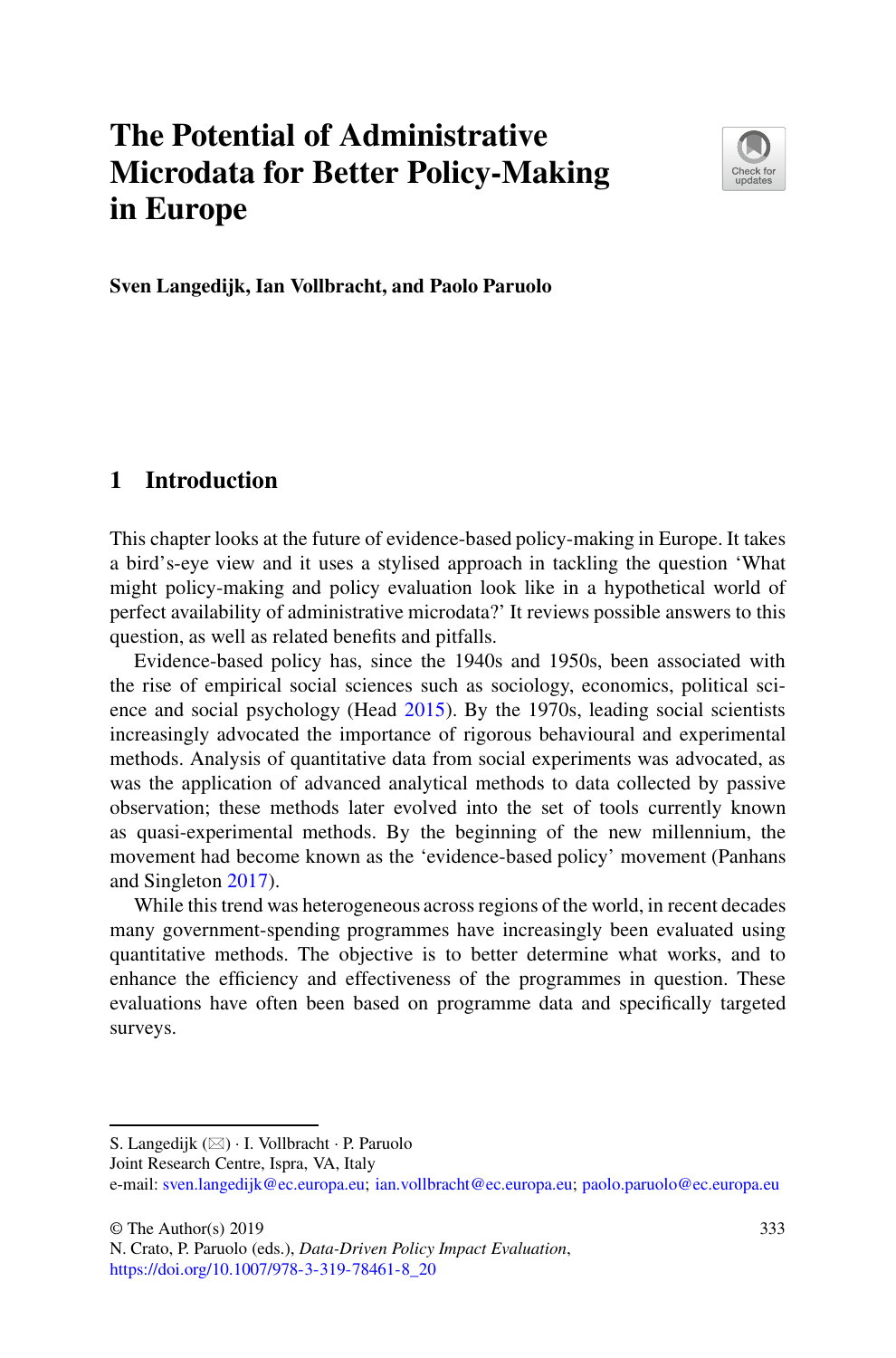In a typical experimental evaluation design, a baseline survey is run before the policy intervention, and a follow-up survey is repeated to measure the outcomes for the treated and the control groups. The usual limitations of attrition bias, enumerator bias, reporting bias, $<sup>1</sup>$  $<sup>1</sup>$  $<sup>1</sup>$  etc. apply to survey data; while a few of these sources of bias</sup> may remain when using administrative data (see Feeney et al. [2015\)](#page-12-2), recourse to such data can greatly reduce them.

In the European Union (EU), the European Commission has embraced the idea of evaluation for spending programmes in the first decade of the new millennium (Stern [2009\)](#page-12-3). The EU began by setting up evaluation requirements for centrally managed spending programmes, and joint evaluation schemes with authorities in the member states for spending programmes managed and executed at national or regional levels. Examples of the latter are the European Social Fund and the European Regional Development Fund.

The Commission has gradually expanded the scope and coverage of its policy evaluations to regulatory and legislative policies. The Juncker Commission made better regulation one of its core goals, and in 2015 published new guidelines for ex post policy evaluation, with the aim of improving policies, reducing administrative burdens, strengthening accountable government and supporting strategic decisionmaking (Mastenbroek et al. [2015\)](#page-12-4).

Policy evaluations at first had limited quantification, relying mostly on data aggregated at country level, sometimes combined with targeted ex post surveys of beneficiaries and stakeholders. This often limited the ability to make causal evaluation of what worked and what did not.

Although evaluation techniques and the potential comprehensiveness of data continue to improve, even today, data (un)availability remains the key limiting factor preventing the widespread use of more rigorous approaches. At the same time, public authorities are sitting on a treasure trove of administrative data collected and used for other purposes, such as social security, taxation, education, communal administration, cadastres and company registration.

If these data could be effectively reused, then econometric and statistical techniques would allow disaggregation of the analysis along many dimensions, such as geographical, social and firm level. For socio-economic policies, enhanced data availability could allow policy evaluation centred on the life course of citizens (Gluckman [2017\)](#page-12-5). Detailed and accurate evidence on 'what works' would allow a step change in the quality of public services and legislation.

The rest of the chapter is organised as follows. Section [2](#page-2-0) considers current trends in evaluation, data gathering and storage, automation of data collection processes, and increased processing and storage capacity. At the end of the section, a number of simplifying assumptions on the extrapolation of current trends are made. Section

<span id="page-1-0"></span><sup>&</sup>lt;sup>1</sup>There may be incentives for either the subject or the collector of data (or both) to misreport data. For example, an individual may be incentivised to underreport income in an application for social welfare services.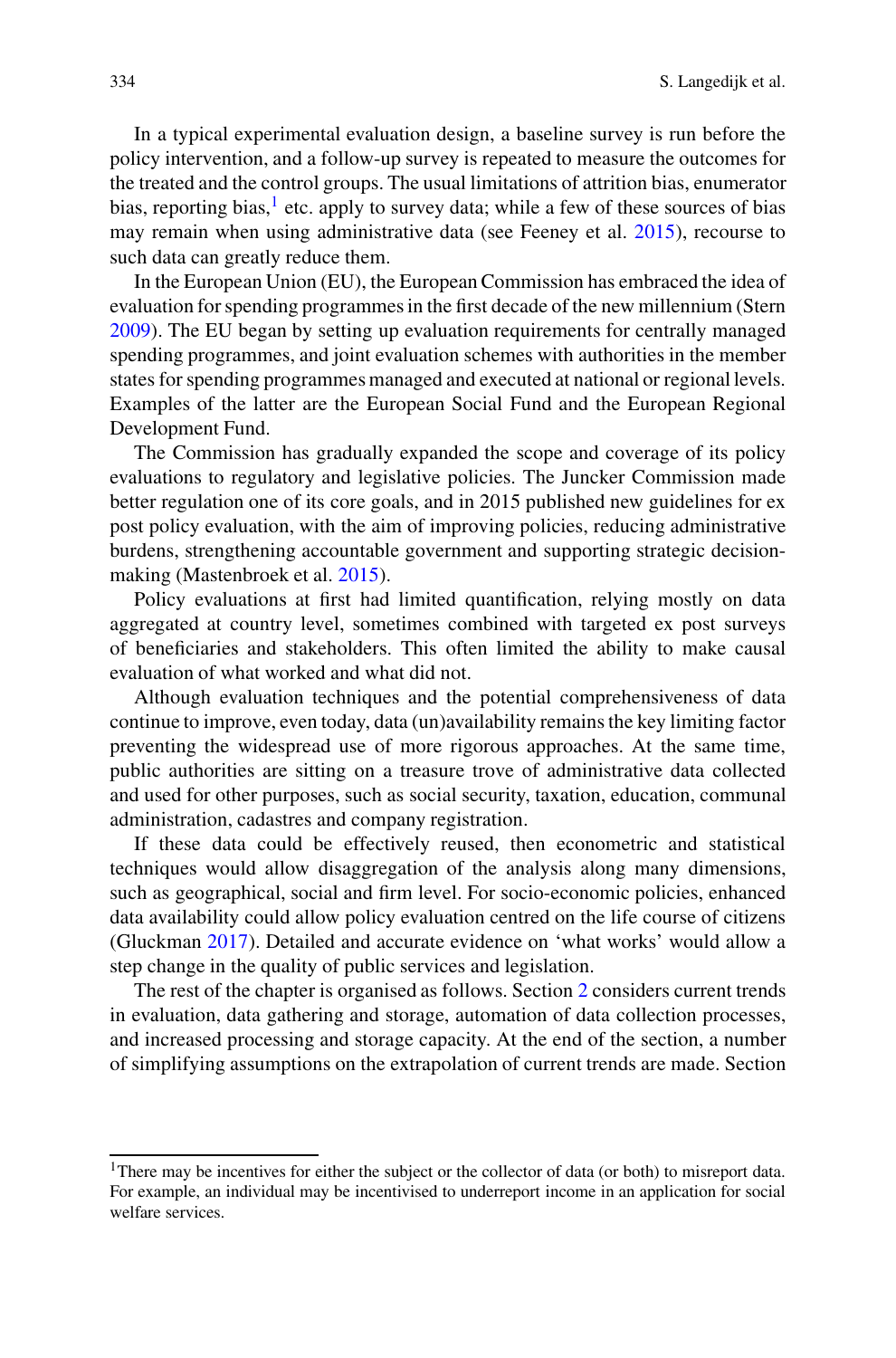[3](#page-5-0) illustrates the stylised aspects of a world with perfectly functioning access to microdata for policy research. This abstraction is both useful and valid in relation to making relevant choices for future developments; it can help to get a conceptual grip on the direction in which current trends allow policy-makers to steer evidencebased policy-making. Section [4](#page-9-0) looks at the potential pitfalls, while Sect. [5](#page-11-0) presents concluding remarks.

#### <span id="page-2-0"></span>**2 Trends in Data and Policy and Programme Evaluation**

This section describes current trends in microdata availability that may steer future developments in evaluation. The last part of the section presents a set of simplifying assumptions on the continuation of these trends; these assumptions are maintained in the rest of the chapter.

## *2.1 Increased Availability of (Micro)data*

The world is producing increasing amounts of data. A key indicator of increased data production and use by private individuals is, for instance, the trend in global IP (internet) traffic. The industry predicts that this will increase threefold between 2016 and 2021, with the number of devices connected to IP networks at three times the global population by 2021. The Internet of Everything phenomenon, in which people, processes, data and things connect to the Internet and each other, is predicted to show impressive growth; globally, machine-to-machine connections are expected to increase by 140% over the period 2016–2021 (Cisco [2017\)](#page-12-6).

There have been large strides forward in the past two decades with regard to computing power, data storage capacity, analytical techniques and algorithm development. These trends, together with a massive increase in the use of devices connected to the Internet by private citizens, have allowed big tech companies such as Amazon and Google to expand at a dramatic rate. While there is little doubt about the benefits that these innovations have delivered in terms of choice, speed and access to information, citizens' concerns about data privacy and security have, in parallel, become much more visible issues in public policy discourse[.2](#page-2-1)

In the governmental sphere, the use (for evaluation and policy research in particular) and the potential interlinkage of administrative data held by public institutions have moved forward at a much slower rate.<sup>[3](#page-2-2)</sup> This may reflect some combination of inertia and data security and privacy concerns. However, some steps forward have been achieved, as illustrated below.

<span id="page-2-1"></span><sup>&</sup>lt;sup>2</sup>The recent EU General Data Protection Regulation, see [https://www.eugdpr.org,](https://www.eugdpr.org) is addressing the issue of protection of personal information.

<span id="page-2-2"></span><sup>&</sup>lt;sup>3</sup>Discussion of the work of signal intelligence agencies is beyond the scope of this chapter.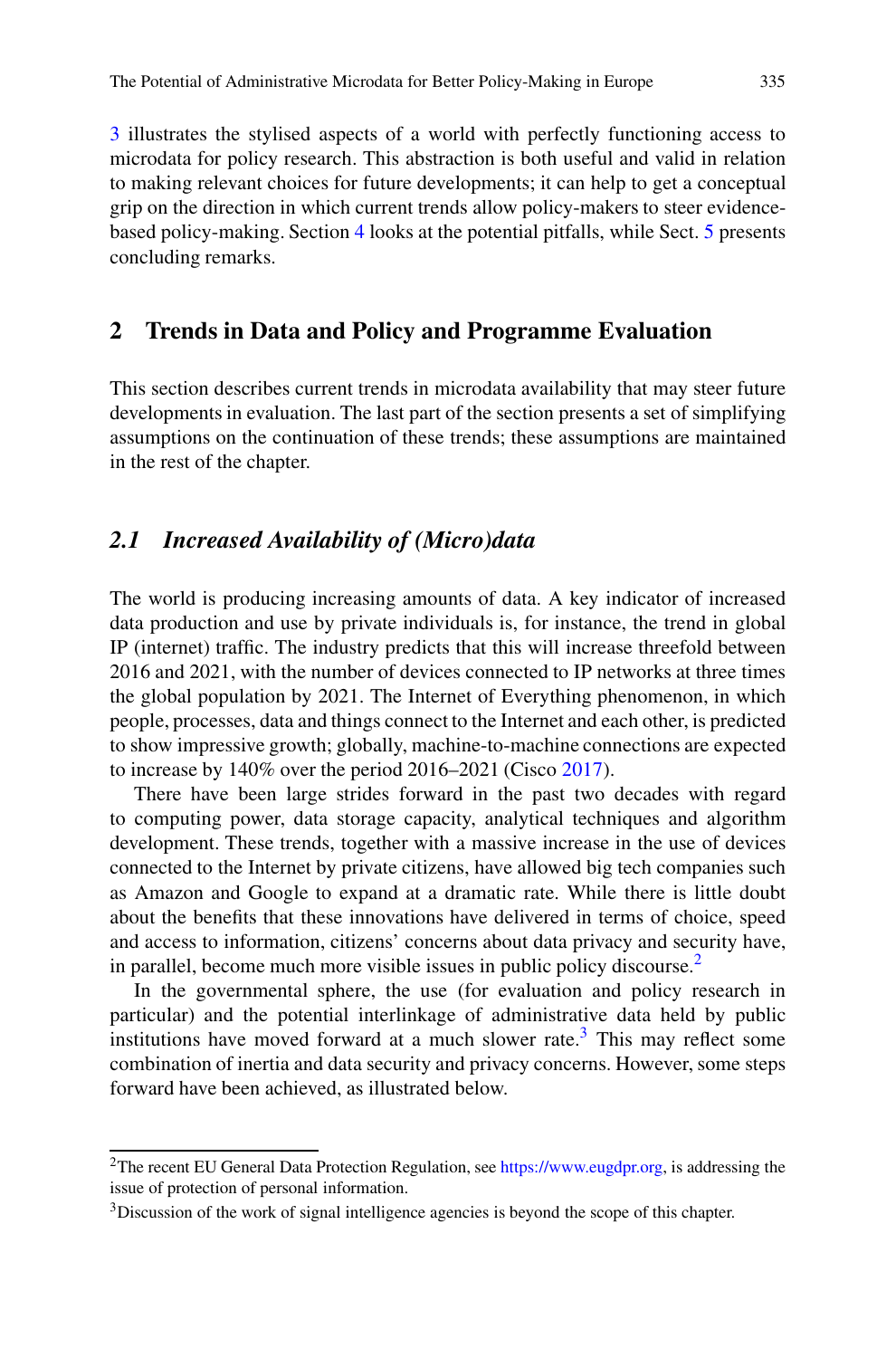## *2.2 Administrative Data Linkage Centres*

Over the past decade, centres for linking and granting access to microdata to researchers have been set up in a number of countries. The Jameel Poverty Action Lab (J-PAL) North America, based at the Massachusetts Institute of Technology, has compiled a catalogue of administrative datasets available in the United States.<sup>[4](#page-3-0)</sup> In Europe, most countries provide (limited) access to microdata, with some states providing linking services. Statistics Netherlands,  $\frac{5}{5}$  $\frac{5}{5}$  $\frac{5}{5}$  for instance, provides linking services to researchers in the Netherlands and other EU countries.

In the United Kingdom, the government's Economic and Social Research Council funded the Administrative Data Research Network (ADRN), with an initial funding period spanning  $2013-2018$ .<sup>[6](#page-3-2)</sup> Other examples of data access and linkage centres are at Germany's *Institut für Arbeitsmarkt-und Berufsforschung* (Institute for Employment Research) (IAB) (see Chap. [7\)](http://dx.doi.org/10.1007/978-3-319-78461-8_7) and New Zealand's Integrated Data Infrastructure, see Gendall et al. [\(2018\)](#page-12-7).

#### *2.3 Trends in Economic Publications*

The current increased availability of microdata is moving the focus of economic research, which has become increasingly centred on data analysis (Hamermesh [2013\)](#page-12-8). A recent analysis of fields and styles in publication in economics by Angrist et al. [\(2017\)](#page-12-9) documents a shift in publications and citations towards empirical work, where the empirical citation share is now at around 50%, when compared with the two alternative categories of 'economic theory' and 'econometrics'.

Angrist and Pischke [\(2017\)](#page-12-10) call for a parallel revision of undergraduate teaching in econometrics, which they argue should be more focused on causal questions and empirical examples, should have a controlled-experiment statistical framework as reference and an emphasis on quasi-experimental tools.

Panhans and Singleton [\(2017\)](#page-12-1) document the rise of empirical papers and of quasi-experimental methods in economics. They track the citations of quasiexperimental methods in the major economic journals. A similar interrogation of Google Scholar for the words 'counterfactual' or 'counterfactual impact evaluation'

<span id="page-3-0"></span><sup>4</sup>See [https://www.povertyactionlab.org/admindatacatalog.](https://www.povertyactionlab.org/admindatacatalog) All links and Internet searches in this chapter were accessed or processed in November 2017.

<span id="page-3-1"></span><sup>5</sup>For microdata at Statistics Netherlands, see [https://www.cbs.nl/en-gb/our-services/customised](https://www.cbs.nl/en-gb/our-services/customised-services-microdata/microdata-conducting-your-own-research)[services-microdata/microdata-conducting-your-own-research.](https://www.cbs.nl/en-gb/our-services/customised-services-microdata/microdata-conducting-your-own-research)

<span id="page-3-2"></span><sup>6</sup>The ADRN [\(https://adrn.ac.uk/\)](https://adrn.ac.uk/) consists of: a coordinating body (the Administrative Data Service); four Administrative Data Research Centres, one in each country in the United Kingdom; national statistics authorities, government departments and agencies (the data providers), the Economic and Social Research Council (the funders), and the UK Statistics Authority (which leads the network's board).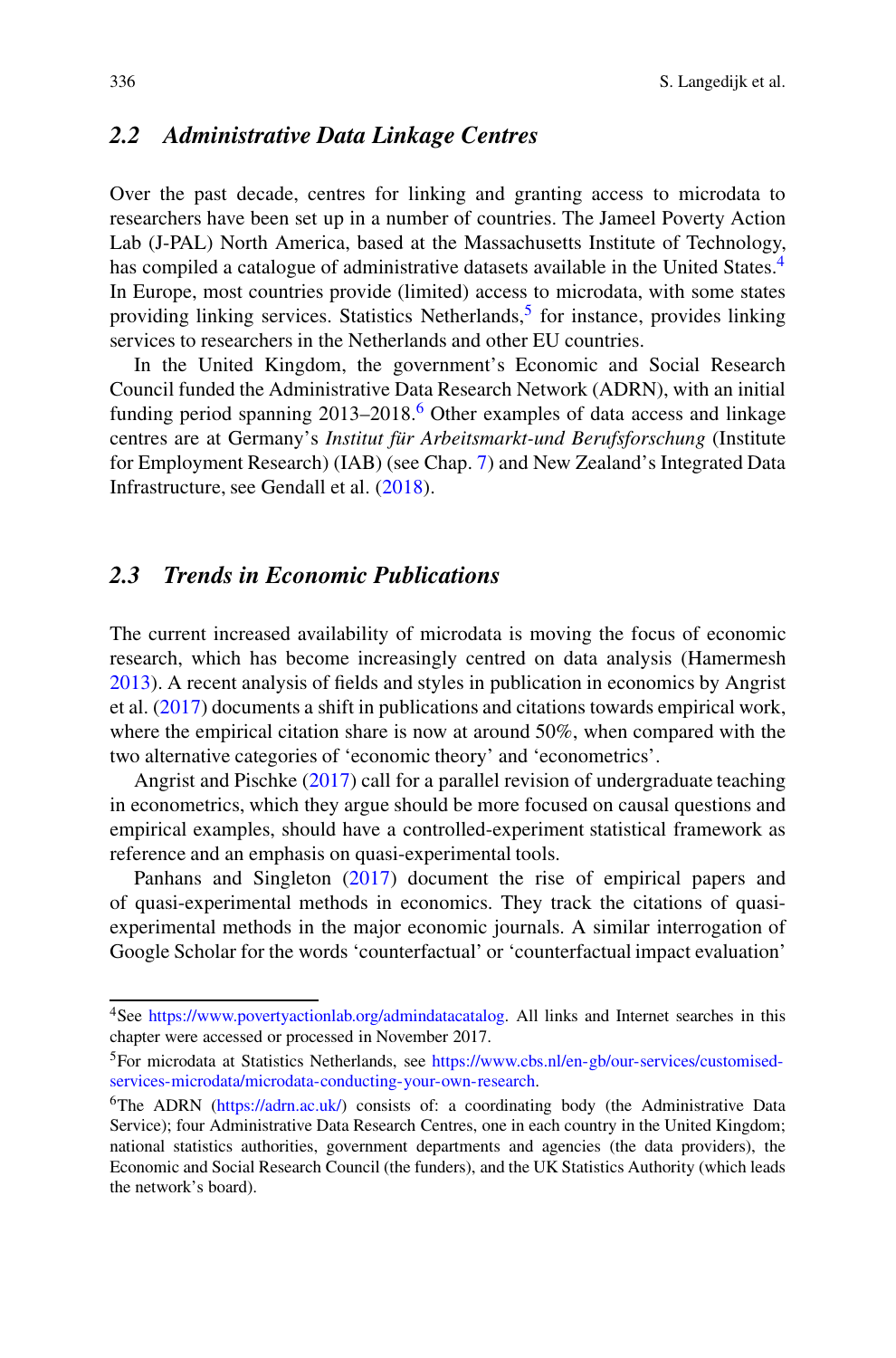

<span id="page-4-0"></span>**Fig. 1** Percentage citations of 'counterfactual' and of 'counterfactual impact evaluation' in economics. The percentages shown on the vertical axis are 100 *a*/*c* (solid line) and 100 *b*/*c* (dashed line), where *a*, *b* and *c* are the number of hits for the queries 'counterfactual AND economics', 'counterfactual impact evaluation AND economics' and 'economics', respectively

with 'economics' illustrates the increased incidence of counterfactual methods within economics (Fig. [1\)](#page-4-0).

There is still a debate internal to economics on how reliable quasi-experimental methods are with respect to controlled experiments, which use randomisation (Bertrand et al. [2004\)](#page-12-11). This is partly reflected in the idea of classifying studies according to 'strength of evidence' using the Maryland scale, which is often used to evaluate the evidence in justice cases (Sherman et al. [1997,](#page-12-12) [1998\)](#page-12-13), and its modification by the UK What Works Network (Madaleno and Waights [2015\)](#page-12-14).

In the EU policy context, and in particular in the assessment of regulatory policies, counterfactual impact evaluation methods are still rather novel. Limitations, heterogeneity of study designs and differences across areas and countries in administrative data access are factors that have limited the speed at which these methods have been introduced into the policy cycle.

To imagine how methods and policy applications might develop, it is useful to extrapolate trends in data gathering, access, linking, storage and availability. To this end, the following simplifying assumptions are made:

- 1. Microdata will cover all economic and social fields, and will be instantaneously updated.
- 2. Datasets will be linked, anonymised and made available to the research community.
- 3. (Unique) identifiers will allow seamless data linkage across policy areas (e.g. health, education, taxation).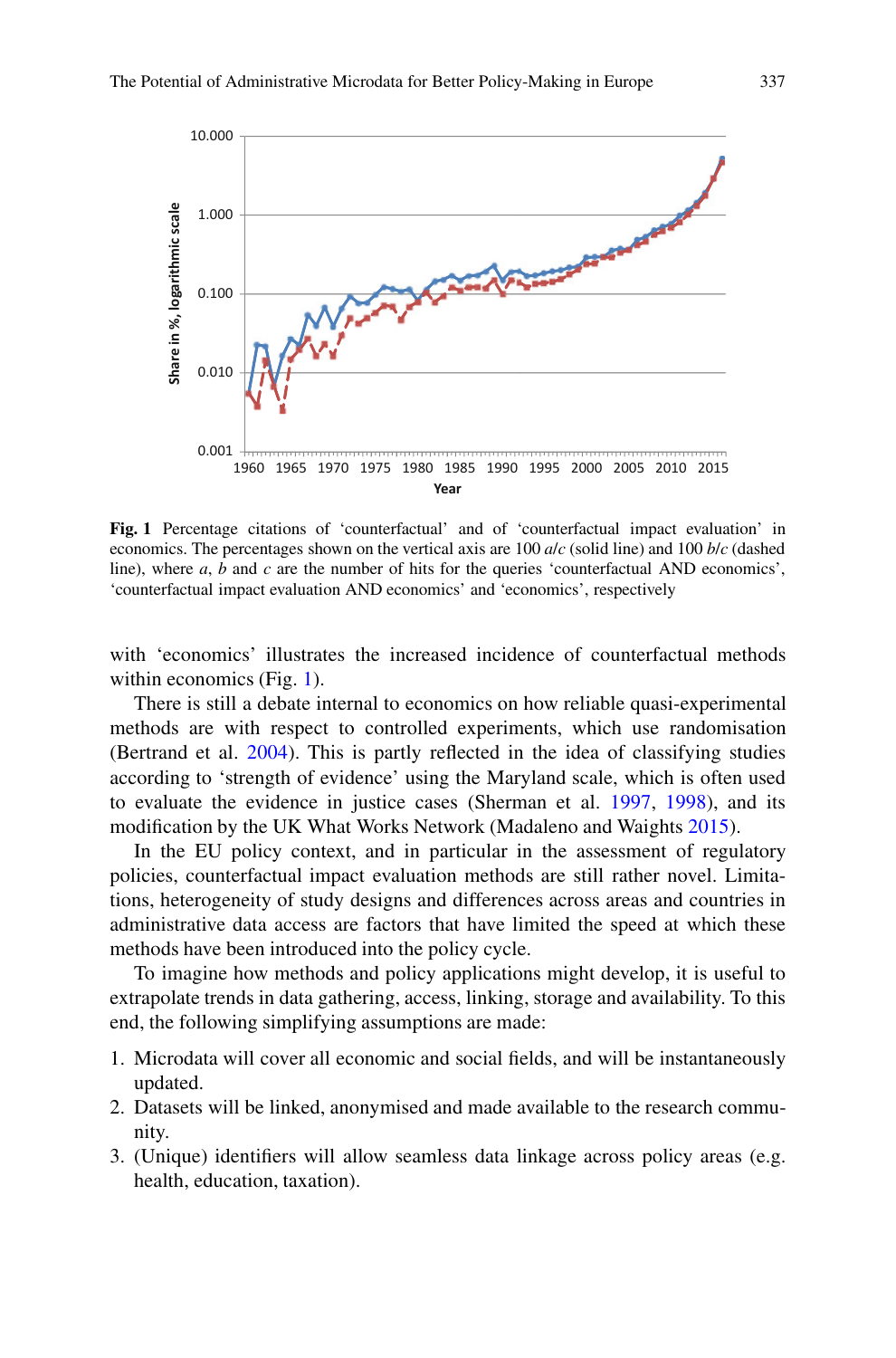- 4. Personal data protection will be fully ensured through effective legislation and oversight.
- 5. Micro-datasets will be available internationally in a fully comparable manner (e.g. pan-EU).

<span id="page-5-0"></span>These assumptions may not necessarily appear realistic at present; however, they provide a useful framework for exploring policy opportunities and risks.

## **3 Stylised Aspects of a World with Perfect Administrative Microdata Availability**

This section explores the implications of more, better and faster data in shaping policies, under the above assumptions (1. to 5.) reflecting the continuation of existing trends.

## *3.1 Breaking Silos: Multidimensional and Integrated Policy Design*

Social and economic reality is shaped by the complex interplay of many factors reflecting numerous causal relations due to the actions of individual agents and groups. To a very significant degree, many policy-makers think in terms of isolated sectors, i.e. 'in silos'. Here, an integrated approach, trying to understand the entire economic and social structure of an economy across sectors, can be contrasted with a pragmatic one, attempting to carry out intelligent policy analysis at a sectoral level.

The 'silo culture' is in no small part due to the data and information that policymakers typically receive. Officials working on health policy, for example, generally read reports providing information and analysis on the workings of the health system for which they are responsible. Similarly, education departments tend to look at data from schools and universities, and tax collectors focus on company accounts and personal tax returns. The data used to evaluate these organisations, in turn, are based on distinct 'health', 'education' and 'revenue' metrics, respectively, which creates incentives to maintain the silo approach to policy.

Figure [2](#page-6-0) shows this diagrammatically, using three traditional areas of public policy: education, health and tax collection. It exemplifies some arbitrarily chosen interlinkages between relevant variables in each silo. (Each link is represented by a double-headed arrow, even when there can be a one-sided causal link; this is to simplify exposition.) For example, it is not *prima facie* controversial to assume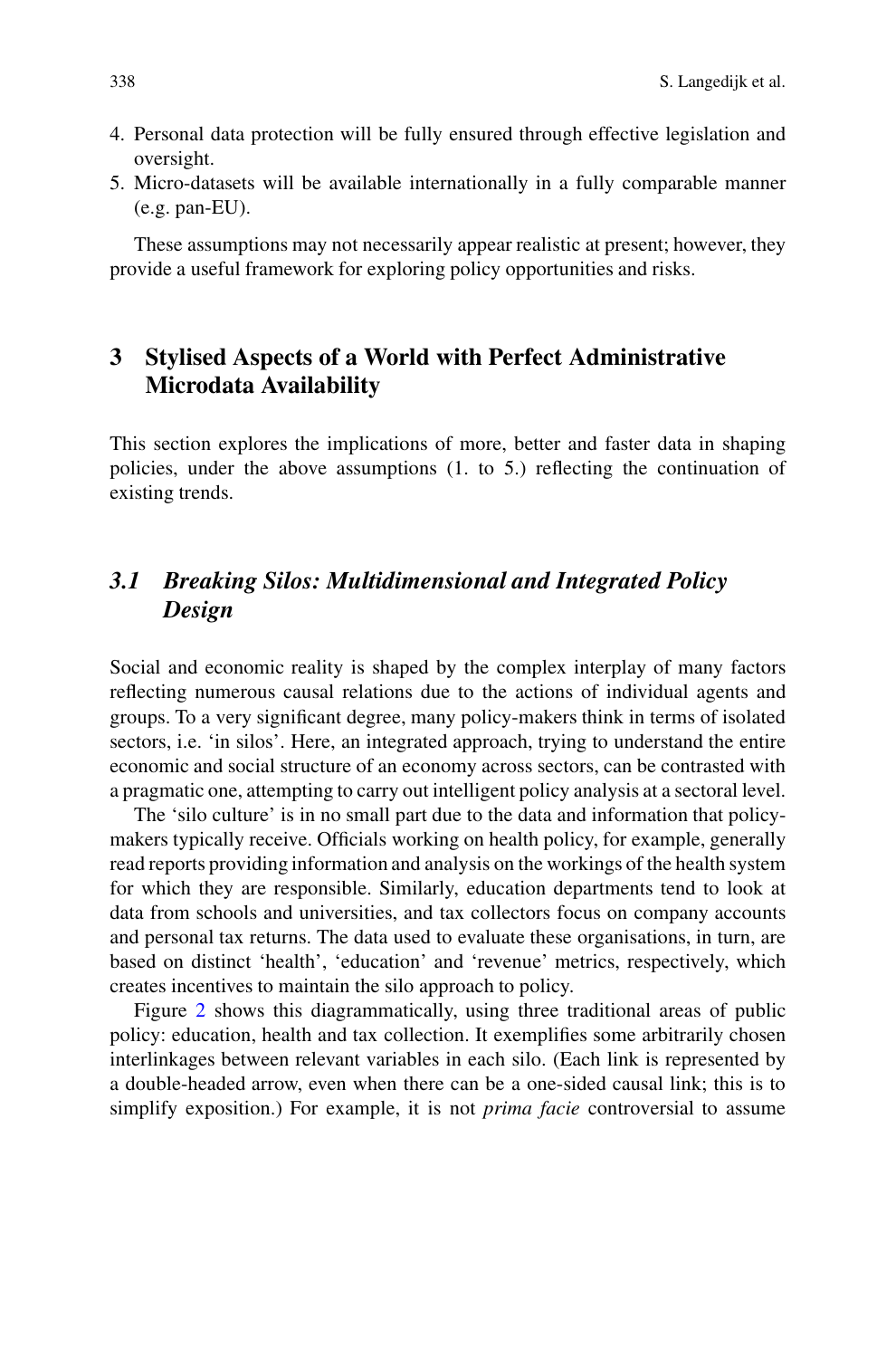

<span id="page-6-0"></span>**Fig. 2** Vertical and horizontal policy links. A stylised example with three silos: education, health and tax collection. Links are represented by double-headed arrows (even when there can be a onedirectional causal link) to simplify exposition. Vertical arrows are within-silo links and horizontal arrows represent links across silos

the existence of causal links between standardised test results, textbook quality and teacher quality. For instance, teacher quality and textbook quality may have an effect on standardised test results. Tax revenue depends significantly upon taxation rates and aggregate economic performance. These vertical linkages represent the within-silo links. Moreover, links can exist also across silos. For instance, overall tax revenue is important for funding expenditure on health and education; these links are indicated by the horizontal arrows.

The vertical, within-silo stratification of policy silo thinking is legitimate and has certain advantages. For example, while there are certainly interactions between education policy and health outcomes, the process of trying to quantify the linkages can be difficult. In the absence of abundant information about how different fields of government policy interrelate, there is a certain wisdom in focusing one's analysis in an area in which one has a certain level of expertise and understanding. However, under the assumption of perfect microdata availability, the silo mentality might be expected to attenuate over time. Subject to their availability, microdata that are easily linked across policy areas can potentially facilitate research into such cross-silo linkages.

One of the most important impacts of more readily available micro-datasets might then be a cultural shift in terms of how policy is designed and evaluated. If looking at data from the citizens' perspective—rather than the policy perspective were to become predominant, then one might expect a more integrated approach to policy-making to develop over time.

While the speed at which changes in policy-making will occur is uncertain, the direction of the impact of greater availability of microdata is relatively clear. More integrated policy design should be the result, and it will hopefully drive better targeted and more effective public policy interventions. Indeed, such a 'cross-silo' approach is advocated by Gluckman [\(2017\)](#page-12-5).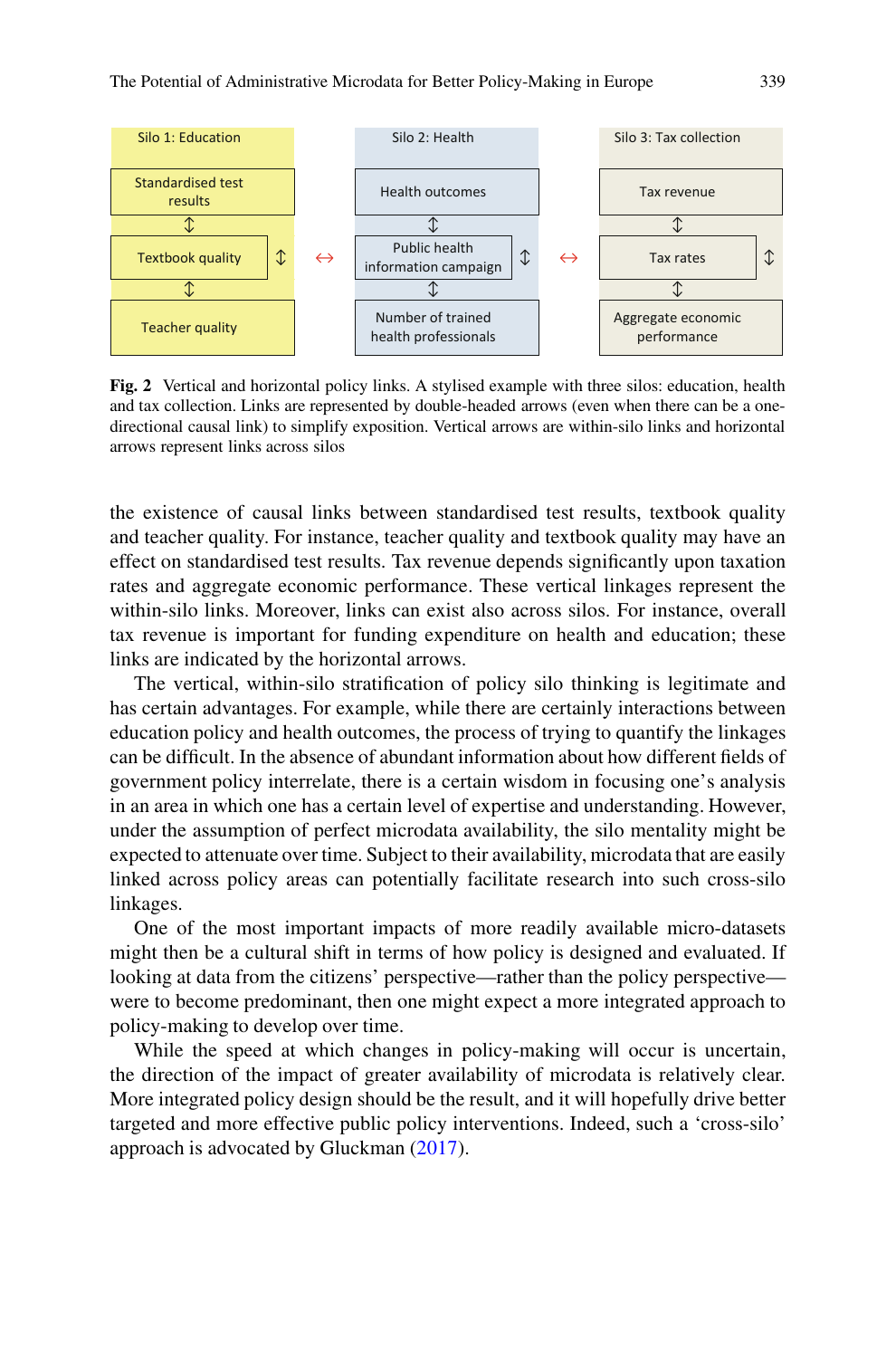## *3.2 Ever More Precise Proxies for Citizen Well-Being*

While the ultimate goal of public policy should surely be that of enhancing human well-being, data availability has been a major constraint on measuring the impact of government policies throughout history.<sup>[7](#page-7-0)</sup> For example, in spite of a growing body of evidence that happiness and well-being are far from perfectly associated with wealth beyond some modest thresholds (Layard [2005\)](#page-12-15), possibly due to the lack of better statistical proxies, government policies have focused mostly on measurable monetary and aggregate growth objectives.

Complete and linked microdata should allow better setting of policy objectives and targets, better policy design and better measurement of policy outcomes in terms of the ultimate objective of citizen well-being. Better proxies for well-being can first be determined on a range of factors including health, social and economic engagement, access to green areas, etc.

## *3.3 Reducing Evaluation Lags in the Policy Cycle and Adjusting Policies 'On the Go'*

At present, both spending and regulatory policy evaluations are often available only many years after implementation. In many cases, quantitative evidence is missing, or based on ex post surveys, which are subject to well-known shortcomings. Where rigorous causal evaluation is undertaken, counterfactual impact evaluation methods are used. In practice, in the felicitous cases where good data are available, the most time-intensive part of this work is usually associated with obtaining the relevant datasets, and cleaning and linking the data across data sources, leaving very little time for analysis.

Subsequent econometric analysis, report writing and review procedures are also time consuming. With perfectly available microdata, the time lag from implementation to evaluation ought to be massively reduced. An evaluation strategy could be designed upfront, such that results would be available shortly after implementation. Depending on the type of policy, this could sometimes even be in near-real time.

This would further allow policy-makers to design policies conditional on intended outcomes (both on desired targets and on side effects), such that policy adjustment and fine-tuning could—within limits—become semi-automatic after a given probation or review period. *De facto*, in many cases, monitoring

<span id="page-7-0"></span><sup>7&#</sup>x27;Whatever the form or Constitution of Government may be, it ought to have no other object than the general happiness' (Thomas Paine, *The Rights of Man*). The US Declaration of Independence of 1776 specifies 'the pursuit of happiness' as one of the principal inalienable rights of all citizens. The 1942 Beveridge Report in the United Kingdom, which laid the groundwork for Britain's welfare state, referred to 'the happiness of the common man' as the basic objective. The above citations are taken from Duncan [\(2010\)](#page-12-16).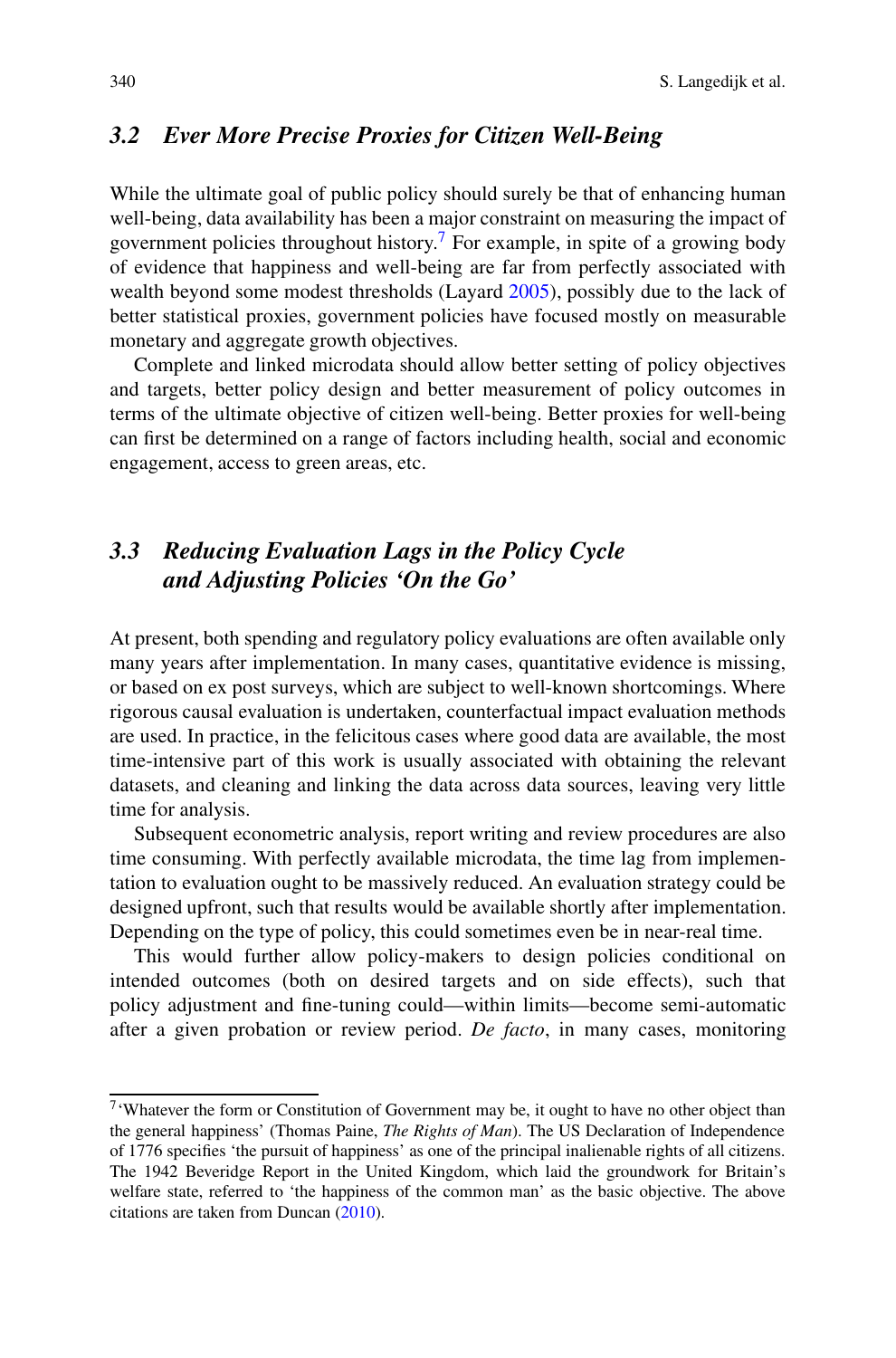and evaluation frameworks could be merged. All this would have profound consequences for the duration of the policy cycle, and the effectiveness and efficiency of policies.

#### *3.4 Reducing Other Lags in the Policy Cycle*

#### **3.4.1 Need for Policy**

At present, the process of problem (or needs) identification in public policy typically arises from a government or institutional agenda, and/or from popular concern as expressed in the media and/or by civil society groups. Where an administration is tasked with designing in detail a policy measure to respond to this demand for action, the first phase is typically problem identification. This might take in the order of 1–2 years, to pull together the necessary data and analyse them and their evolution over time. With perfectly available microdata, this 'outside lag' ought to be cut dramatically, and perhaps to as little as a few months.

There would, in theory at least, be far less scope for controversy—and therefore far less need for analytical refinement—if microdata could instantaneously deliver a 'clear and transparent picture' of the *status quo ante* in a particular field of policy.

Moreover, open (but privacy-safeguarding) access to linked data for policy researchers could even trigger crowdsourcing of such analysis. For example, experimental opening of a linked labour market dataset at the IAB has led to a large number of policy research papers of the highest quality. This has placed the IAB in the top 6% of economic institutions as of September 2017 (for more details, see Chap.  $7<sup>8</sup>$  $7<sup>8</sup>$  $7<sup>8</sup>$ 

However, if the use of such techniques is to become more widespread, they will have to move in step with measures that respond to citizens' fully legitimate concerns about personal data privacy and security, which are discussed in Sect. [4.](#page-9-0)

#### **3.4.2 Policy Design and Consultation**

At present, policy design and consultation for policy areas within the competence of the EU are the subject of a structured process implementing the Better Regulation Agenda.<sup>[9](#page-8-1)</sup> Feedback is sought from interested stakeholders and impact assessments are prepared. As a rule of thumb, this process might typically take 1–2 years. Policy design and consultation processes are fundamentally human, democratic interactions and should certainly not be made subject to full automation simply because of the instantaneous availability of microdata.

<span id="page-8-0"></span><sup>8</sup>See [https://ideas.repec.org/top/top.inst.all.html.](https://ideas.repec.org/top/top.inst.all.html)

<span id="page-8-1"></span><sup>9</sup>See [https://ec.europa.eu/info/law/law-making-process/better-regulation-why-and-how\\_en.](https://ec.europa.eu/info/law/law-making-process/better-regulation-why-and-how_en)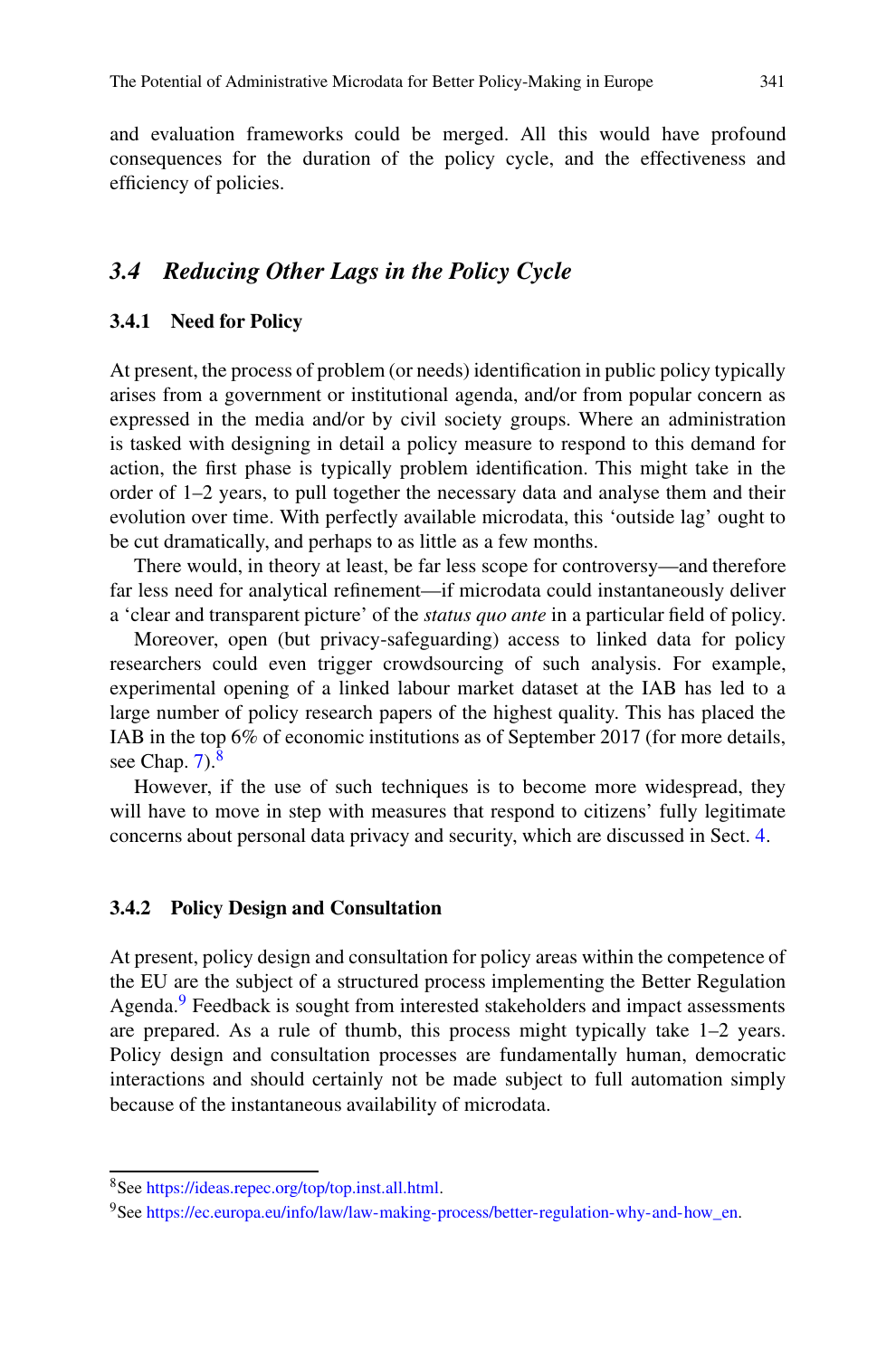However, if such data were to become more widely available, there would be great potential to foster a better informed level of policy debate; see Spiegelhalter [\(2017\)](#page-12-17). Robust evidence on policy impact would become more available, and at a more rapid rate. Enhanced knowledge about what works and for whom gained from fully linked data should facilitate enhanced policy research. The consultation and engagement process could then focus more on impacts that have been overlooked in past analyses. This 'inside lag' in policy design and consultation could therefore be shortened, to some degree, by better informed debates.

For the sake of completeness, as regards the legislative process, the main benefit would be through better informed discussions based on more robust evidence, rather than any significant time saving. Democratic due process would not necessarily be sped up by the availability of microdata.

#### *3.5 The Potential of Administrative Data for Better Policy*

Under the given assumptions, one would therefore expect to see a very considerable reduction in time lags in the policy cycle, from the identification of a policy problem to evaluating the policy's impact. Moreover, the availability of real-time administrative microdata would probably encourage processes of near-real-time policy adaptation. For example, one might imagine that policy redesign might be directly incorporated into some sort of dynamic evaluation process even during the course of the implementation phase. In democratic systems of governance, the challenge here is to ensure that more rapid policy analysis and adaptation, through improved administrative data availability, foster better informed policy design and consultation procedures. In this way, policy legitimacy can be ensured.

Summarising, both spending and regulatory policies could benefit from administrative data in a number of ways: (1) breaking silos to better incorporate interactions across policy areas; (2) allowing policy decisions and adaptation based on more robust evidence on what works for whom; (3) better measuring of impacts at individual or disaggregated group levels, reflecting distributions across income, age, ethnicity, location, etc.; and (4) much more efficiently and effectively targeting policy's ultimate objective of increasing citizen well-being.

#### <span id="page-9-0"></span>**4 Avoiding the Pitfalls**

The potential benefits of perfect microdata for policy-making are great. Progress towards perfect microdata for policy could take policy-making to a different level. However, several threats are evident from both public and private sources. A number of obvious risks are considered in turn below, indicating how they could best be mitigated.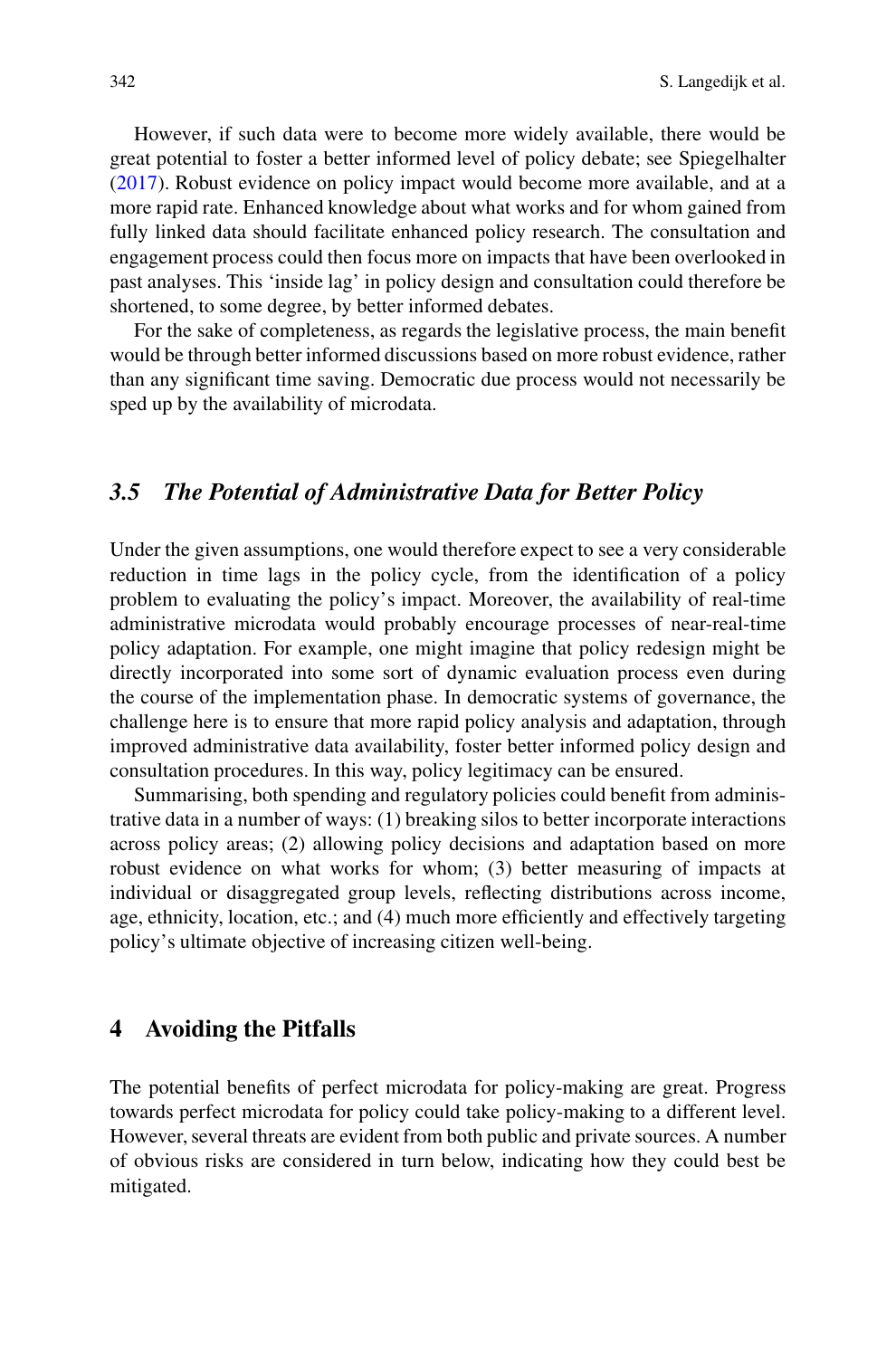#### *4.1 Data Privacy and Security*

Perhaps the most obvious threat comes precisely from the risk of its deanonymisation of microdata. Perfectly linked microdata allow the researcher to create an entire life narrative according to an individual's full set of recorded interactions with the organs of the state, which is, from a research point of view, a goldmine. From a privacy point of view, it is a potential danger, both at a personal and at governmental level; the concern is that data could be de-anonymised and released into the public domain. On this, all democratic countries have developed some level of right to privacy in their legal structure. This is certainly the case in the EU, where personal data protection has been significantly enhanced in recent years.[10](#page-10-0)

Data security is an important issue around the globe. The fact is that, in contrast to the stylised assumptions in this chapter, data protection standards vary across different parts of the globe, as do levels of awareness among individual citizens about how to protect themselves from data theft. Moreover, hacks and data 'leaks' are a daily reality,  $\frac{11}{2}$  $\frac{11}{2}$  $\frac{11}{2}$  and some governments are themselves in the business of seeking to obtain personal data from other countries by illicit means.

Against this backdrop, citizens of any jurisdiction may not be entirely comfortable with perfectly linked and perfectly anonymised datasets being widely available to researchers around the world. Safeguards can, however, be implemented in the short term, along the following lines: (a) access to linked datasets can be limited to authorised researchers and officials; (b) work with those datasets can be restricted to controlled environments such as secure remote access, rather than the open Internet; and (c) access to data can further be limited to researchers and institutions that follow relevant procedures for democratic oversight and potential scrutiny of their activities.

These measures comply with the 'five safes' now common in this area: safe people (researchers can be trusted to use data appropriately), safe projects (research focuses on different populations of interest, and must be in the public interest), safe settings (data can be accessed in a secure environment), safe data (data is deidentified), safe output (research output must be confidentialised before it can be released); see Gendall et al. [\(2018\)](#page-12-7).

Restricted access to microdata may in turn have implications for the development of open science and for academic peer-review procedures, as currently only a small number of researchers can replicate the work of selected peers. Moreover, international cooperation may also be curtailed to some extent by these data security concerns.[12](#page-10-2) This appears to be one reason, for example, why some member states

<span id="page-10-0"></span><sup>10</sup>See <http://ec.europa.eu/justice/data-protection/> and [https://www.eugdpr.org/.](https://www.eugdpr.org/)

<span id="page-10-1"></span><sup>11</sup>See [http://breachlevelindex.com/.](http://breachlevelindex.com/)

<span id="page-10-2"></span><sup>&</sup>lt;sup>12</sup>The General Data Protection Regulation (GDPR) came into force in May 2018 and now sets the framework for the treatment of personal data throughout the EU; see [https://www.eugdpr.org/.](https://www.eugdpr.org/)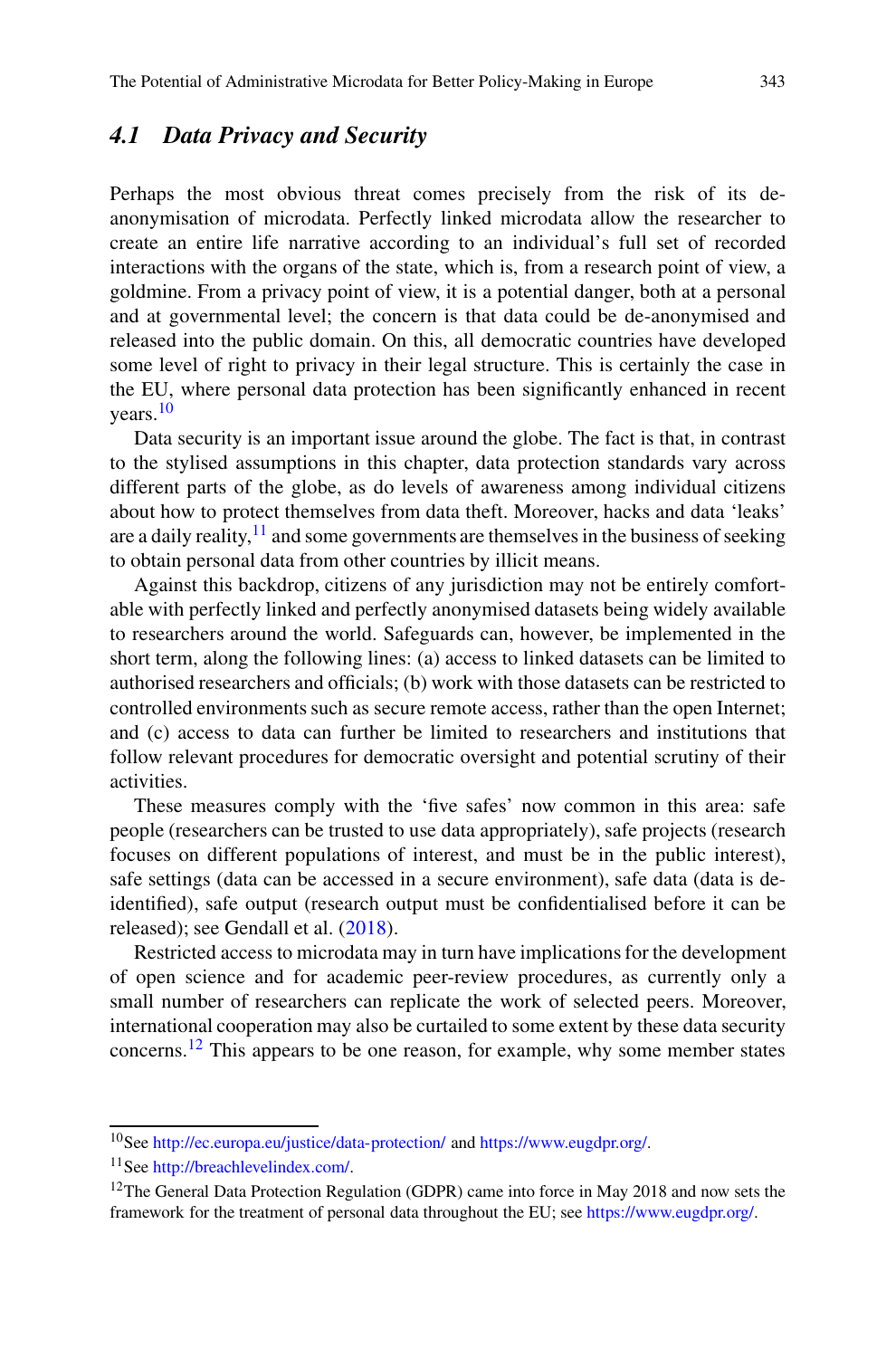of the EU are only at the earliest stages of discussions about granting access to non-national researchers.

#### *4.2 Dislocation from Consultative and Legislative Due Process*

As briefly discussed in Sect. [3,](#page-5-0) compressing many elements of the 'inside lag' in the currently conventional policy cycle will bring with it the challenge of ensuring that improved administrative data availability fosters better informed policy design and consultation procedures. As a result, some guidelines may become necessary to ensure enough time for society at large to engage with the policy implications brought about by faster policy research due to microdata availability.

#### *4.3 Data Accuracy*

An additional risk is simply a restatement of the well-known GIGO (garbage in, garbage out) phenomenon. Clearly, if linked micro-datasets became near-perfectly available and used in close-to-real-time policy adaptions, then any data imprecisions would be transmitted through the policy-making cycle at much higher speed. The implication is that even more attention will need to be paid to ensuring that data is as accurate as possible at the time of its being inputted into recording systems.

### <span id="page-11-0"></span>**5 Concluding Remarks**

The potential of using linked administrative microdata for better targeted policies in support of well-being appears to be very great, and possible associated pitfalls can be avoided. The likelihood of the assumptions on the availability to policy researchers of microdata being borne out in the future in Europe will depend on actions taken by public administrations, member states and the EU as a whole.

There are therefore strong arguments in favour of the increased use of administrative data to improve the quality and precision of impact evaluation and related public policy research. Use of public funds, such as EU strategic investment funds, could be envisaged for investment in this context. For this to happen, a shared set of objectives needs to be developed across the research, policy-making and dataholding communities. This will take time and will certainly need to take full account of concerns about data privacy and security.

Further refinements of the vision depicted in this chapter are desirable. Implementation of some of these ideas into legal frameworks and institutional processes will certainly require additional contributions from many stakeholders; this chapter attempts to get this discussion started.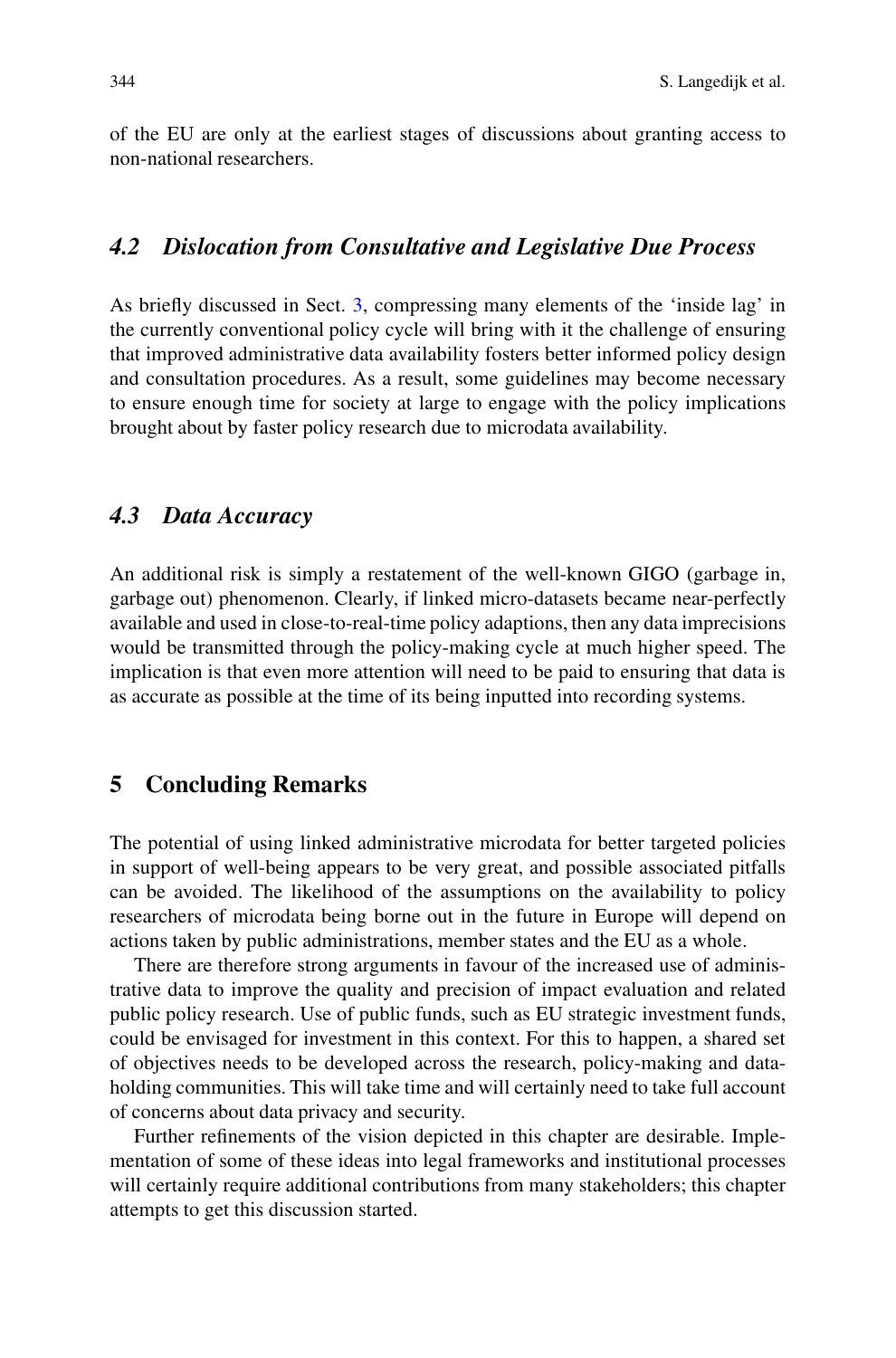**Acknowledgements** The authors thank Nuno Crato for useful comments on a previous version of this chapter and Francesco Tucci for assistance in the preparation of the graphs. The views expressed in this chapter do not necessarily reflect those of the European Commission.

#### **References**

- <span id="page-12-10"></span>Angrist JD, Pischke J-S (2017) Undergraduate econometrics instruction: through our classes, darkly. J Econ Perspect 31:125–144
- <span id="page-12-9"></span>Angrist J, Azoulay P, Ellison G et al (2017) Economic research evolves: fields and styles. Am Econ Rev 107:293–297
- <span id="page-12-11"></span>Bertrand M, Duflo E, Mullainathan S (2004) How much should we trust differences-in-differences estimates? Q J Econ 119:249–275
- <span id="page-12-6"></span>Cisco (2017) The zettabyte era: trends and analysis. Cisco public white paper. https:// [www.cisco.com/c/en/us/solutions/collateral/service-provider/visual-networking-index-vni/](https://www.cisco.com/c/en/us/solutions/collateral/service-provider/visual-networking-index-vni/vni-hyperconnectivity-wp.pdf) vni-hyperconnectivity-wp.pdf. Accessed June 2017
- <span id="page-12-16"></span>Duncan G (2010) Should happiness-maximization be the goal of government? J Happiness Stud 11:163–178
- <span id="page-12-2"></span>Feeney L, Bauman J, Chabrier J et al (2015) Using administrative data for randomized evaluations. J-PAL North America, Boston. [https://www.povertyactionlab.org/sites/default/files/resources/](https://www.povertyactionlab.org/sites/default/files/resources/2017.02.07-Admin-Data-Guide.pdf) 2017.02.07-Admin-Data-Guide.pdf
- <span id="page-12-7"></span>Gendall K, McDowell A, Blackburn A (2018) Linking data for better policy: New Zealand's integrated data infrastructure. Stats NZ, Wellington, New Zealand
- <span id="page-12-5"></span>Gluckman P (2017) Using evidence to inform social policy: the role of citizen-based analytics. [Office of the NZ prime minister's chief science advisor.](http://www.pmcsa.org.nz/wp-content/uploads/17-06-19-Citizen-based-analytics.pdf) www.pmcsa.org.nz/wp-content/ uploads/17-06-19-Citizen-based-analytics.pdf
- <span id="page-12-8"></span>Hamermesh S (2013) Six decades of top economics publishing: who and how? J Econ Lit 51:162–172
- <span id="page-12-0"></span>Head BW (2015) Policy analysis: evidence based policy-making. In: International encyclopedia of the social and behavioral sciences, 2nd edn. Elsevier, New York, pp 281–287
- <span id="page-12-15"></span>Layard R (2005) Happiness: lessons from a new science. Penguin Books, London
- <span id="page-12-14"></span>Madaleno M, Waights S (2015) Guide to scoring methods using the Maryland scientific methods [scale. What Works Centre for Local Economic Growth.](http://www.whatworksgrowth.org/public/files/Scoring-Guide.pdf) http://www.whatworksgrowth.org/ public/files/Scoring-Guide.pdf
- <span id="page-12-4"></span>Mastenbroek E, van Voorst S, Meuwese A (2015) Closing the regulatory cycle? A meta evaluation of ex-post legislative evaluations by the European Commission. J Eur Publ Policy 23:1329– 1348
- <span id="page-12-1"></span>Panhans MT, Singleton JD (2017) The empirical economist's toolkit: from models to methods. Hist Polit Econ 49(Suppl):127–157. [https://doi.org/10.1215/00182702-4166299](http://dx.doi.org/10.1215/00182702-4166299)
- <span id="page-12-12"></span>Sherman LW, Gottfredson DC, MacKenzie DL et al (1997) Preventing crime: what works, what [doesn't, what's promising. National Institute of Justice.](http://citeseerx.ist.psu.edu/viewdoc/download?doi=10.1.1.130.6206&rep=rep1&type=pdf) http://citeseerx.ist.psu.edu/viewdoc/ download?doi=10.1.1.130.6206&rep=rep1&type=pdf
- <span id="page-12-13"></span>Sherman LW, Gottfredson DC, MacKenzie DL et al (1998) Summary. National Institute of Justice Research in Brief. <https://www.ncjrs.gov/pdffiles/171676.PDF>
- <span id="page-12-17"></span>Spiegelhalter D (2017) Trust in numbers. J R Stat Soc A 180:948–965
- <span id="page-12-3"></span>Stern E (2009) Evaluation policy in the EU and its institutions. N Dir Eval 123:67–85

**Sven Langedijk** is the Head of the Modelling, Indicators and Impact Evaluation Unit of the European Commission at the Joint Research Centre in Ispra (IT). The unit's research and analytical activities cover the full range of EU's policy areas, including education, competitiveness, employment, innovation, the internal market, judiciary, health, poverty, migration, cohesion, and other